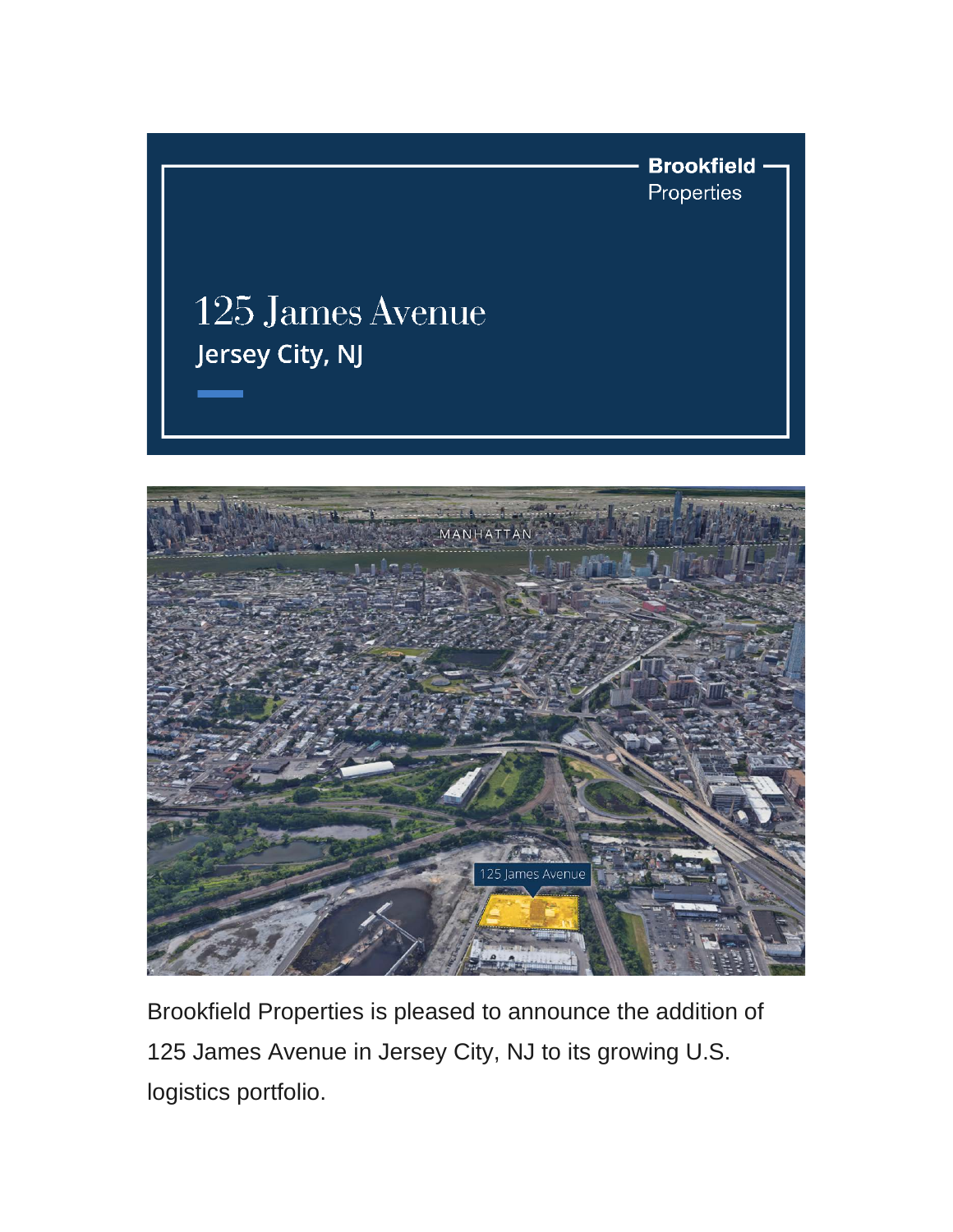The 2.17-acre infill truck terminal is located 3.5 miles west of New York City in the Meadowlands of New Jersey. The building offers high-velocity functionality featuring 30 dock doors and 140-200' swing space from the terminal to the property line. Located 10 minutes from the Holland Tunnel and Interstate 95, the facility provides last-mile service to both NYC and Northern NJ and will be available for lease in second quarter of 2021.

Brookfield Properties is a fully integrated, global real estate services company that provides industry-leading portfolio management and development capabilities for the real estate investments of Brookfield Asset Management, a global alternative asset manager with over \$575 billion in assets under management.

Brookfield Properties develops and manages premier real estate with a focus on maximizing the tenant experience in addition to the investment and operational performance of the asset. We also focus on integrating leading-edge real estate technologies which enables us to be at the forefront of innovation and sustainability - benefiting not only our tenants and business partners, but also the communities in which we operate.